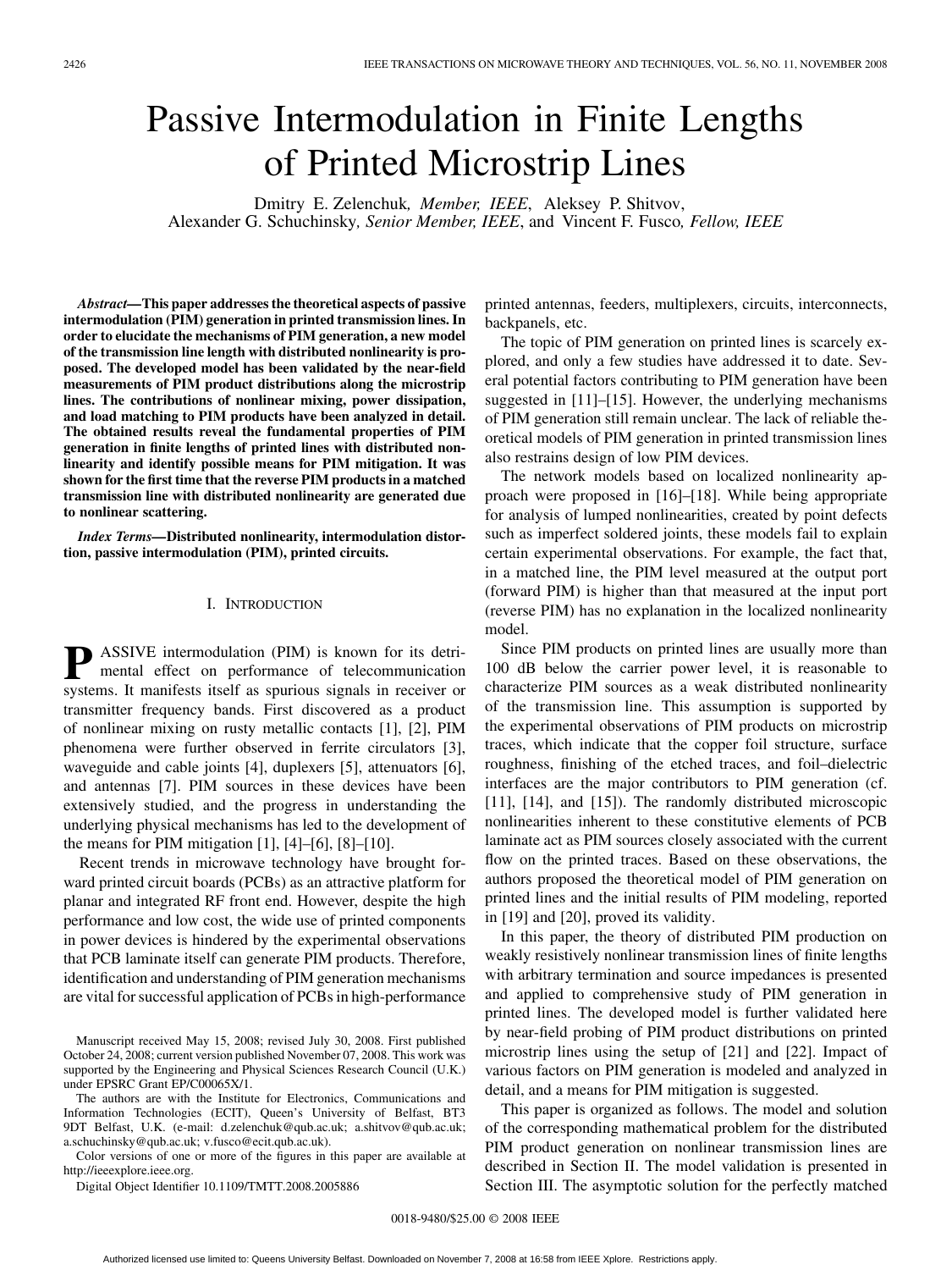

Fig. 1. Section of a nonlinear transmission line.

line is discussed in Section IV in order to illustrate the fundamental properties of PIM generation, and in particular, the effect of insertion loss. In Section V, the mechanisms of PIM generation in finite segments of mismatched lines, including the effects of the load reflection and line length, are discussed in detail.

## II. THEORY

The main concepts of the model, introduced in [19], are elaborated in this section to provide a generic framework for the comprehensive analysis of distributed PIM generation on the printed lines of finite length. It will be shown that the account of the line length is crucial for self-consistent description of PIM phenomena on printed lines.

#### *A. General Approach*

Let us consider a section of transmission line with distributed weakly nonlinear resistance, as shown in Fig. 1. The line is excited by the two-tone generator with voltage  $V$  and internal impedance  $Z_S$ , and terminated in the load  $Z_L$ . The terminations are assumed to be linear.

Electromagnetic wave propagation in a transmission line with the distributed weakly nonlinear resistance is governed by the telegrapher's equations for voltage  $U(x,t)$  and current  $I(x,t)$ [23]

$$
\frac{\partial I(x,t)}{\partial x} = -\left(C\frac{\partial U(x,t)}{\partial t} + GU(x,t)\right) \tag{1}
$$

$$
\frac{\partial U(x,t)}{\partial x} = -\left(L\frac{\partial I(x,t)}{\partial t} + R(I)I(x,t)\right) \tag{2}
$$

where  $L, C, R(I)$ , and G are per-unit-length parameters of the transmission line.

The weakly nonlinear resistance  $R(I)$  is assumed to be current dependent and can be approximated by a polynomial. Although the system of (1) and (2) can be solved for the polynomial of any order, we restrict the analysis to the third-order nonlinearity, and discuss the main features of the third-order PIM (PIM3) production only. The higher order nonlinear terms usually cause much weaker response [24], and therefore, are not considered in this paper. In this case, the nonlinear resistance can be represented in the form

 $R(I) = R_0 + R_2 I^2$   $R_0 \gg R_2 I^2$ .

where 
$$
R_0
$$
 is linear resistance and  $R_2$  is the nonlinearity coefficient.

Substituting  $(3)$  into  $(2)$  and combining the result with  $(1)$ , we obtain a nonlinear differential equation for  $I(x, t)$  as follows:

 $\acute{\epsilon}$ 

$$
\frac{\partial^2 I(x,t)}{\partial x^2} - CL \frac{\partial^2 I(x,t)}{\partial t^2} - (CR_0 + GL) \frac{\partial I(x,t)}{\partial t} - GR_0 I(x,t)
$$

$$
= R_2 I^2(x,t) \left( 3C \frac{\partial I(x,t)}{\partial t} + GI(x,t) \right). \quad (4)
$$

The steady-state solution for PIM products in a weakly nonlinear line can be obtained by the perturbation method combined with Fourier-series expansion [24]. Now  $I(x, t)$  is sought in the form

$$
I(x,t) = \sum_{k=0}^{\infty} \sum_{q=-\infty}^{\infty} \sum_{p=-\infty}^{\infty} R_2^k \tilde{I}_{q,p,k}(x) \exp(i\omega_{q,p}t)
$$
 (5)

where  $\omega_{q,p} = q\omega_1 + p\omega_2$ ;  $\omega_1$  and  $\omega_2$  are angular frequencies of the carrier tones and  $\sum_{k=0}^{\infty} R_2^k I_{q,p,k}(x)$  is the current distribution of the frequency harmonic  $\omega_{q,p}$ .

Substituting (5) in (4) and collecting the terms with the same frequencies and powers  $k$  of  $R_2$ , one obtains the system of linear inhomogeneous differential equations for  $I_{q,p,k}(x)$ 

$$
\left(\frac{d^2}{dx^2} - \gamma_{q,p}^2\right) \tilde{I}_{q,p,k}(x) \n= \sum_{v=0}^{k-1} \sum_{j=0}^v \sum_{m=-\infty}^{\infty} \sum_{n=-\infty}^{\infty} \sum_{r=-\infty}^{\infty} \sum_{s=-\infty}^{\infty} \left(3i\omega_{q-r,p-s}C + G\right) \n\times \tilde{I}_{m,n,j}(x) \tilde{I}_{r-m,s-n,v-j}(x) \tilde{I}_{q-r,p-s,k-v-1}(x).
$$
\n(6)

where  $\gamma_{q,p} = \sqrt{(R_0 + i\omega_{q,p}L)(G + i\omega_{q,p}C)} \approx i\beta_{q,p} + \alpha$  is the complex wavenumber, and for the sake of brevity, function  $I_{q,p,k}(x)$  will be referred to as the current distribution.

It is necessary to emphasize that the number of harmonics contributing to the  $k$ th term in the series  $(5)$  is restricted by the perturbation order  $k$ . Indeed, in accordance with  $(6)$ , only the harmonics with the indices satisfying the following condition are required for evaluating  $I_{q,p,k}(x)$ :

$$
|q| + |p| = 2d + 1, \qquad d \in [0, k]. \tag{7}
$$

Thus, the system of  $(6)$  can be solved successively for each k independently. At  $k = 0$ , (6) becomes the homogeneous equation, and its solution has the form

$$
\tilde{I}_{q,p,0}(x) = A_{q,p,0} \exp(-\gamma_{q,p}x) + B_{q,p,0} \exp(-\gamma_{q,p}(l-x)) \tag{8}
$$

Hence,  $I_{q,p,0}(x)$  represents a linear wave of the current on the transmission line at individual frequency harmonic.

At  $k = 1$ , (6) becomes the inhomogeneous wave equation, and its right-hand side contains only the known functions  $I_{a,p,0}(x)$  obtained for  $k=0$  at the previous step. The function  $I_{q,p,1}(x)$  is of particular interest in this study because it describes the current distribution of PIM3 products. The solution of (6) at  $k = 1$  can be represented in the following form:

$$
\tilde{I}_{q,p,1}(x) = A_{q,p,1} \exp(-\gamma_{q,p}x) + B_{q,p,1} \exp(-\gamma_{q,p}(l-x)) + F_{q,p,1}(x) \quad (9)
$$

Authorized licensed use limited to: Queens University Belfast. Downloaded on November 7, 2008 at 16:58 from IEEE Xplore. Restrictions apply.

(3)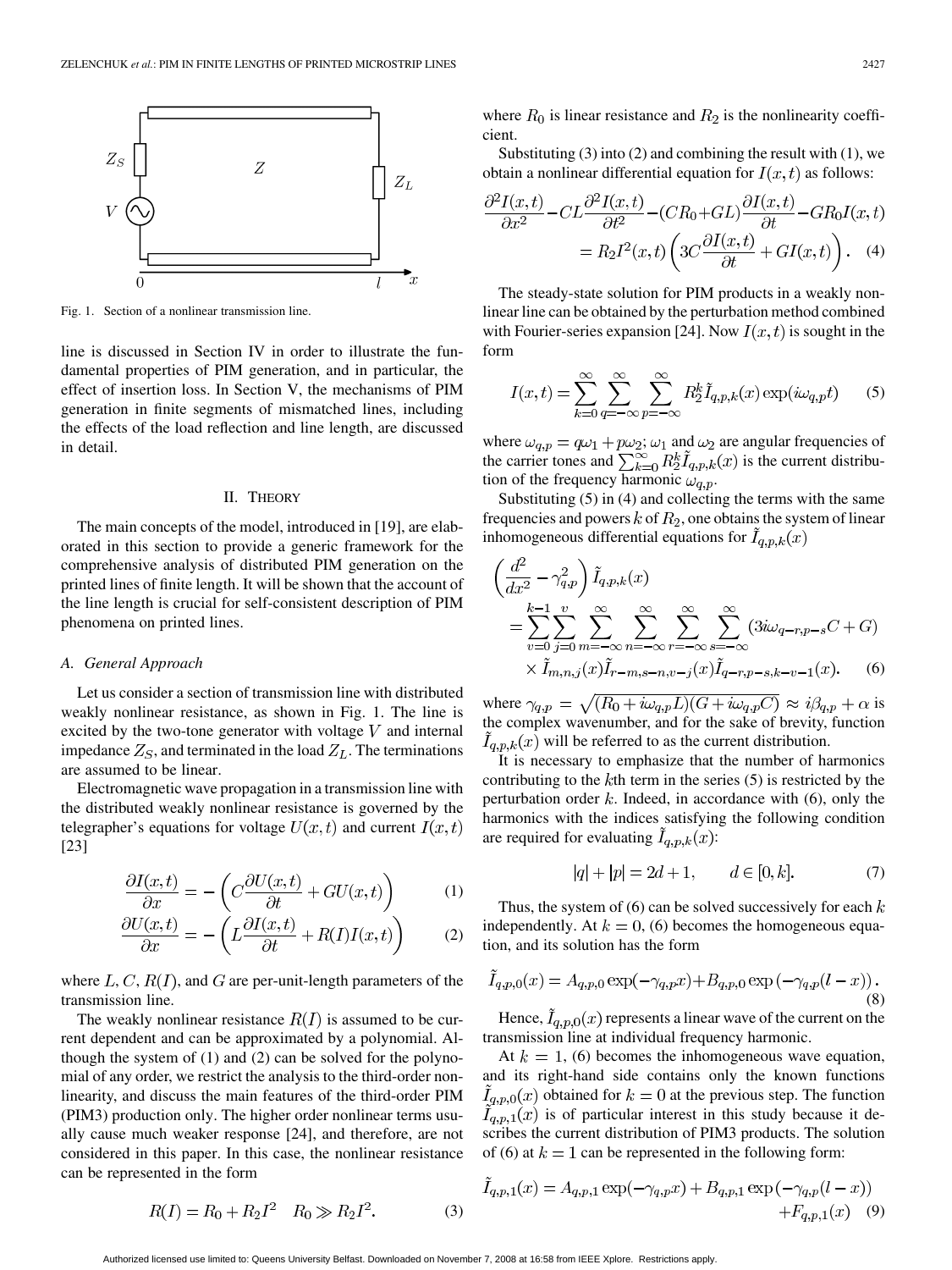where  $F_{q,p,1}(x)$  is a particular solution of the inhomogeneous differential equation (6). The function  $F_{q,p,1}(x)$  is unique for each frequency, and its closed-form expression is presented in the Appendix for PIM3 frequency  $\omega_{2,-1}$ , which is used for evaluating PIM3 products throughout this paper.

Due to space limitations, only the results for PIM3 are discussed in this paper. However, higher order PIM products can be readily retrieved at  $k > 1$  with the aid of (6), (8), and (9) treated in a similar fashion as for  $k = 1$ .

## *B. Boundary Conditions*

The solutions of (6) obtained in Section II-A for  $k = 0, 1$ describe only the eigenwaves on the transmission line, but their magnitudes still remain undefined. Indeed, the expressions for the current distributions (8) and (9) contain unknown coefficients, which are determined by the respective boundary conditions at the line terminals. Taking into account the relationship (1) between the current  $I_{q,p,k}(x)$  and voltage  $U_{q,p,k}(x)$  distributions on the line, we obtain for each harmonic in (5)

$$
\tilde{U}_{q,p,k}(x) = \frac{1}{i\omega_{q,p}C + G} \frac{d\tilde{I}_{q,p,k}(x)}{dx}.
$$

Thus, the boundary conditions at  $x = 0$  and  $x = l$  have the following form:

$$
Z_S(\omega_{q,p})\tilde{I}_{q,p,k}(0) - \frac{\tilde{V}_{q,p}}{R_2^k} \delta_{0,k} = \frac{1}{i\omega_{q,p}C + G} \left. \frac{d\tilde{I}_{q,p,k}(x)}{dx} \right|_{x=0}
$$

$$
-Z_L(\omega_{q,p})\tilde{I}_{q,p,k}(l) = \frac{1}{i\omega_{q,p}C + G} \left. \frac{d\tilde{I}_{q,p,k}(x)}{dx} \right|_{x=l}
$$
(10)

where  $Z_S(\omega_{q,p})$  and  $Z_L(\omega_{q,p})$  are the impedances of the source and load,  $V_{q,p}$  is the complex Fourier amplitude of the source signal at frequency  $\omega_{q,p}$ , and  $\delta_{0,k}$  is the Kronecker delta [25].

It is necessary to emphasize that the use of the boundary conditions (10) is essential to obtain the physically meaningful solution of the PIM problem. In particular, proper consideration of the boundary conditions at the line terminals has enabled us to explain the experimental observations of the reverse PIM generation on matched lines. Earlier, this phenomenon either could not be modeled [24] or was attributed to the carrier reflection from the load only [26].

Since the termination loads are assumed here to be linear, the boundary conditions can be applied successively to each perturbation order. First, one obtains the coefficients in the current distributions  $I_{q,p,0}(x)$  [cf. (8)]

$$
A_{q,p,0} = \frac{V_{q,p}}{D_{q,p}(Z_S(\omega_{q,p}) + Z_0(\omega_{q,p}))}
$$
  
\n
$$
B_{q,p,0} = -\frac{\tilde{V}_{q,p} \Gamma_L(\omega_{q,p}) u_{q,p}}{D_{q,p}(Z_S(\omega_{q,p}) + Z_0(\omega_{q,p}))}
$$
\n(11)

where  $D_{q,p} = 1 - \Gamma_L(\omega_{q,p}) \Gamma_S(\omega_{q,p}) u_{q,p}^2$ ,  $u_{q,p} = \exp(-\gamma_{q,p} l)$ ,  $\Gamma_L(\omega_{q,p})$ , and  $\Gamma_S(\omega_{q,p})$  are the load and source reflection coefficients [23]; q and p satisfy (7) at  $k = 0$ ; and  $Z_0(\omega_{q,p}) = \sqrt{(R_0 + i\omega_{q,p}L)/(G + i\omega_{q,p}C)}$  is the characteristic impedance of the transmission line, which is readily

available for many types of the canonical transmission lines, including microstrip lines (see, e.g., [27]).

The function  $F_{q,p,1}(x)$  can then be evaluated and unknown amplitudes for the first order of perturbation with  $q$  and  $p$  satisfying (7) at  $k = 1$  can be determined from the boundary conditions (10)

$$
A_{q,p,1} = \frac{1}{D_{q,p}} \left( \frac{S_{q,p}}{Z_S(\omega_{q,p}) + Z_0(\omega_{q,p})} - \frac{u_{q,p}Q_{q,p}\Gamma_S(\omega_{q,p})}{Z_L(\omega_{q,p}) + Z_0(\omega_{q,p})} \right)
$$
  

$$
B_{q,p,1} = \frac{1}{D_{q,p}} \left( \frac{Q_{q,p}}{Z_L(\omega_{q,p}) + Z_0(\omega_{q,p})} - \frac{u_{q,p}S_{q,p}\Gamma_L(\omega_{q,p})}{Z_S(\omega_{q,p}) + Z_0(\omega_{q,p})} \right)
$$

where

$$
S_{q,p} = Z_0(\omega_{q,p}) \Psi_{q,p,1}(0) - Z_S(\omega_{q,p}) F_{q,p,1}(0)
$$
  
\n
$$
Q_{q,p} = - (Z_0(\omega_{q,p}) \Psi_{q,p,1}(l) + Z_L(\omega_{q,p}) F_{q,p,1}(l))
$$
  
\n
$$
\Psi_{q,p,1}(x) = \frac{1}{\gamma_{q,p}} \frac{dF_{q,p,1}(x)}{dx}.
$$

The expressions derived above describe the complete selfconsistent solution of (1) and (2) up to the first perturbation order, which is sufficient to evaluate the PIM3 response. For further quantitative investigation, power of the reverse  $P_{\text{rev}}$  and forward  $P_{\text{forward}}$  PIM3 products are defined at frequency  $\omega_{2,-1}$  as follows:

$$
P_{\text{rev}} = R_2^2 \frac{1}{2} \text{Re} \left\{ \tilde{I}_{2,-1,1}(0) \tilde{U}_{2,-1,1}(0)^* \right\}
$$
  

$$
P_{\text{forw}} = R_2^2 \frac{1}{2} \text{Re} \left\{ \tilde{I}_{2,-1,1}(l) \tilde{U}_{2,-1,1}(l)^* \right\}
$$
(12)

where  $*$  and  $Re$  stand for complex conjugate and real part of complex quantities, respectively.

### III. EXPERIMENTAL VALIDATION

For the purpose of validation of the developed theoretical model, simulation results have been compared with near-field measurements of PIM3 products on microstrip lines.

The measurements were performed using the Summitek Instruments PIM analyzer SI-900B. A 50- $\Omega$  microstrip line of the length 914 mm was fabricated on 0.76-mm-thick substrate with permittivity  $\varepsilon_r = 3$  and  $\tan \delta = 0.0026$ . The line terminated in the low-PIM matched load was fed by two 44-dBm carriers at frequencies  $f_1 = 935 \text{ MHz}$  and  $f_2 = 960 \text{ MHz}$ . The near field at PIM3 frequency was sampled with a capacitive probe made of the coaxial cable connected to the input port of the PIM analyzer. The probe was oriented horizontally and then vertically providing average coupling of  $-39.6$  and  $-33.1$  dB, respectively, to the test line [22]. Such weak coupling ensured negligible probe influence on the PIM generation in the line. The actual PIM3 power rate  $P_V(x)$  has been evaluated as the difference in decibels between the measured PIM  $P_{\text{meas}}(x)$  and the probe coupling  $P_{\text{coupl}}(x)$  at frequency  $2f_1 - f_2 = 910 \text{ MHz}$ (cf. [21])

$$
P_V(x) = P_{\text{meas}}(x) - P_{\text{coupl}}(x). \tag{13}
$$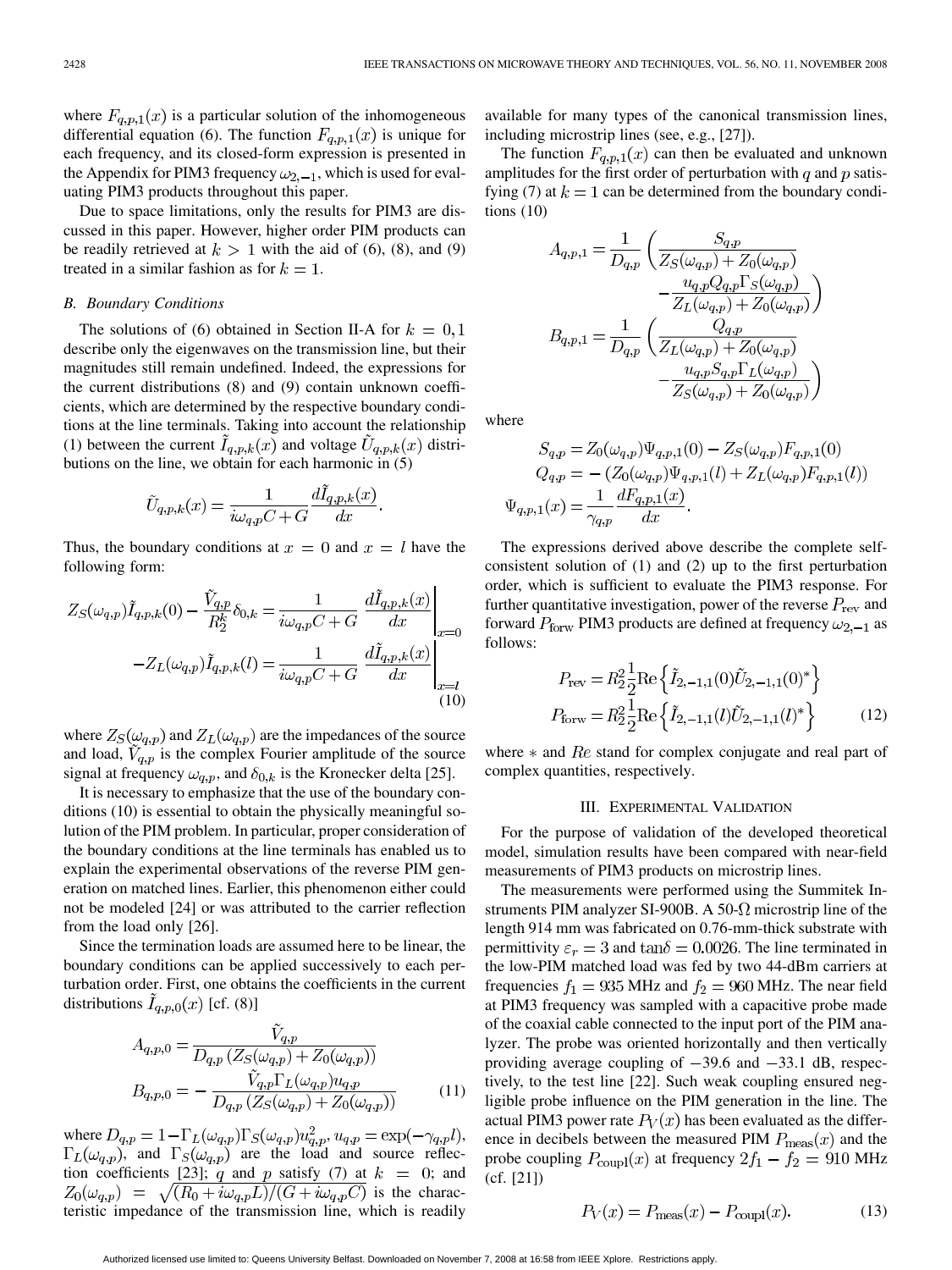

Fig. 2. Comparison of the simulation and near-field PIM3 probing from [22].

The measurement results retrieved with the aid of (13) are displayed in Fig. 2 along with the simulated PIM3 power, defined as

$$
P_V(x) = R_2^2 \frac{\left| \tilde{U}_{2,-1,1}(x) \right|^2}{2Z_0(\omega_{2,-1})}.
$$
 (14)

Note that the latter definition of  $P_V(x)$  is intrinsically consistent with the near-field measurements, where the capacitive probe picks up the electric field distribution along the microstrip line.

The value of nonlinear parameter  $R<sub>2</sub>$  $=$  $2.6 \times 10^{-4}$   $\Omega A^{-2}$  m<sup>-1</sup> has been fitted to equalize the power levels in the simulations and measurements. Ripples on the curves are associated with interference of PIM products traveling in forward and reverse directions, and their magnitudes are affected by matching of the source and load impedances. The effect of reflection at microstrip-to-coaxial transitions was taken into account in the simulation by setting the port impedances to  $(49.3 + 2.5i)$   $\Omega$ . An excellent agreement with the measurements was achieved when using both horizontal and vertical probes.

The impedance value was fitted to the data. Unfortunately, this parameter is not measurable directly because the reference planes in the model and measurements (including  $S$ -parameters) are offset. The values of  $|S11|$  measured at the reference planes of the connectors differ only for approximately 5% from the fitted value used at the line ends of the model (soldering points of the connectors in experiments). We believe that such discrepancy is well within uncertainty of our measurement setup and is reasonable for the model used.

Thus, the presented comparison of the simulation and measurement results has fully justified the developed theoretical model and its fitness for the study of the mechanisms of PIM generation on the printed lines.

# IV. PIM GENERATION ON MATCHED LINE

# *A. PIM3 Current Distribution*

The closed-form solution obtained above enables modeling of PIM products generated in a length of the line with distributed

nonlinearity for various terminations. While the general solution is rather cumbersome, it admits simplifications in several important cases.

The line with perfectly matched source and load terminations at  $\omega_{q,p}$  is of particular interest. In this case,

$$
Z_0(\omega_{q,p}) = Z_L(\omega_{q,p}) = Z_S(\omega_{q,p})
$$
  
\n
$$
\Gamma_L(\omega_{q,p}) = \Gamma_s(\omega_{q,p}) = 0.
$$
\n(15)

When applying the conditions  $(15)$  to  $(9)$ ,  $(11)$ , and  $(A1)$ , one can obtain a simple expression for the PIM3 current distribution along the line

$$
I_{2,-1,1}(x) = -\xi(1+\nu)\exp(-\gamma_{2,-1}x) + \xi \exp(-(2\gamma_{1,0} + \gamma_{0,-1})x) + \xi \nu \exp(-\gamma_{2,-1}(2l-x) - 2\alpha l)
$$
 (16)

where

$$
\begin{split} \nu &= \frac{\alpha}{\gamma_{2,-1}}\\ \xi &= \frac{3\tilde{V}_{1,0}^2\tilde{V}_{0,-1}}{32\nu Z_0(\omega_{1,0})^2Z_0(\omega_{0,-1})Z_0(\omega_{2,-1})(i\beta_{2,-1}+2\alpha)} \end{split}
$$

Despite no reflection is present in the line, the total current (16) comprises the waves traveling in both forward and reverse directions at PIM3 frequency. Superposition of these waves gives rise to the forward and reverse PIM products at the input and output terminals correspondingly.

Indeed, from (16), the reverse PIM3 current reads

$$
\tilde{I}_{2,-1,1}(0) = -\xi \nu \left\{ 1 - \exp(-2i\beta_{2,-1}l - 4\alpha l) \right\} \tag{17}
$$

and the forward PIM3 current is

$$
\tilde{I}_{2,-1,1}(l) = \xi(1+\nu) \exp(-i\beta_{2,-1}l - \alpha l) \left\{ \exp(-2\alpha l) - 1 \right\}.
$$
\n(18)

The literature available to date attributes the existence of the reverse PIM products solely to the scattering from the lumped nonlinearity [16]. Otherwise, PIM products would not be even anticipated, e.g., in the analysis of harmonic generation by the semi-infinite nonlinear transmission line [24], where the reverse waves were excluded at the stage of the boundary condition fulfilment. An attempt to address this issue for the line with distributed nonlinearity was made in [26]. However, the approximate model linked the reverse PIM products to the load reflection and no reverse PIM was found in the matched line. Thus, (17) above demonstrates for the first time the mechanism of reverse PIM generation due to nonlinear scattering in a matched transmission line with distributed nonlinearity.

Further analysis of (17) and (18) allows us to explore the effects of the line length, losses, and frequency variations on the PIM3 generation, as well as the means for its mitigation.

# *B. PIM3 Generation in Lossless Lines*

In order to elucidate the mechanisms of PIM3 generation in the low-loss transmission lines, let us consider a lossless line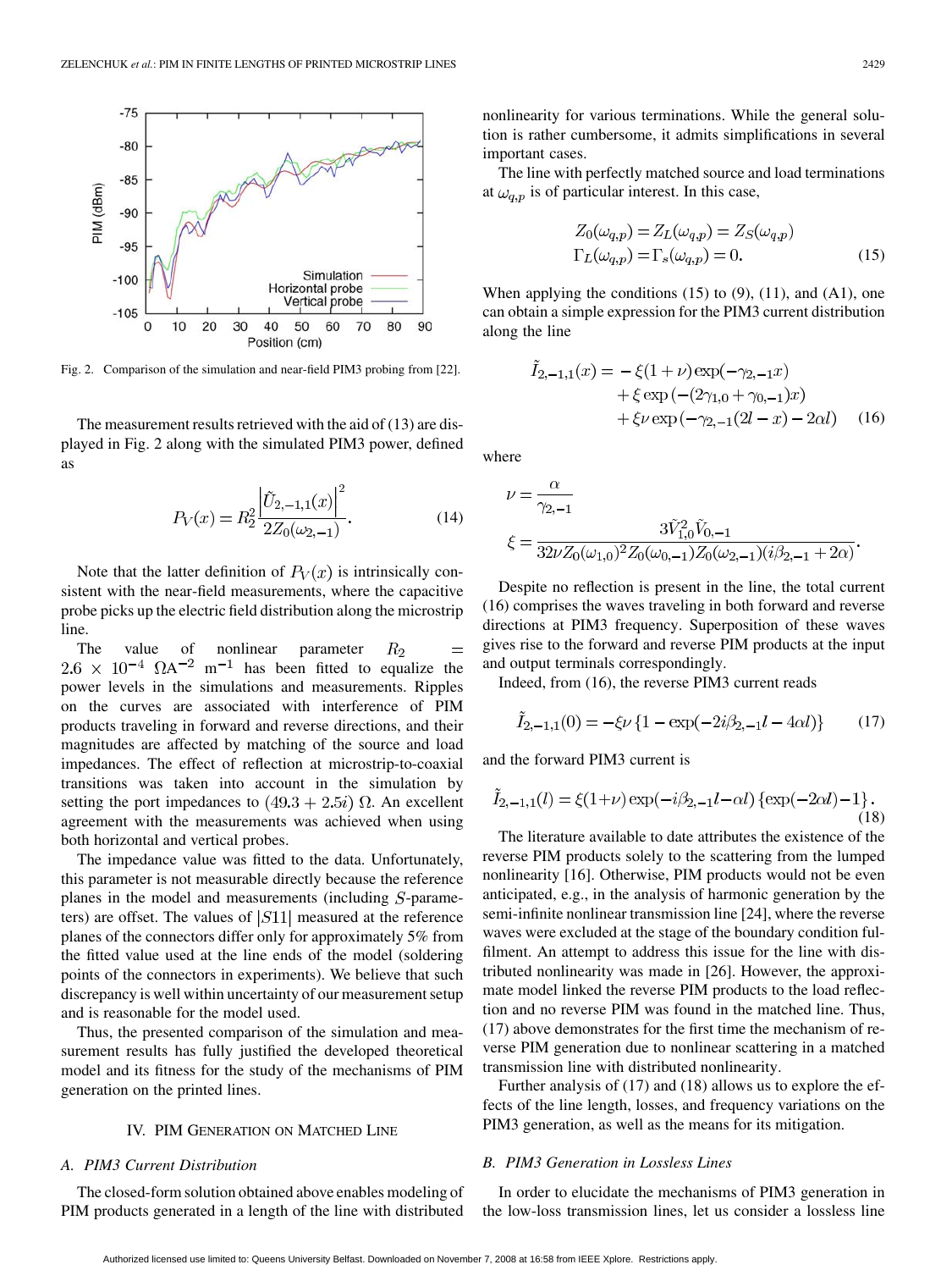

Fig. 3. Traveling wave four-wave mixing. Large semicircles represent carriers' waves, and the small ones correspond to the scattered PIM products.

 $f(x = 0)$  first. The reverse PIM3 current distribution (17) then oscillates with magnitude  $\xi \nu$  and has nulls at the line lengths

$$
l_n = \frac{n\lambda}{2}, \qquad n = 1, 2, \dots \tag{19}
$$

It is interesting to note that a similar effect of reverse PIM suppression was observed in [16] for the PIM products generated by two point nonlinearities offset from each other for the same distance  $l_n$ . In this case, appearance of the nulls was attributed to *linear* interference of the PIM products generated by a pair of nonlinearities. It is necessary to emphasize that although the relationship (19) has the same form as for the pair of lumped nonlinearities, it originates from a fundamentally different mechanism of PIM generation by the distributed nonlinearity. The existence of nulls in the reverse PIM3 distribution is of the practical significance as a means for mitigation of reverse PIM3 by using an appropriate line length in antenna elements, feeders, printed circuits, interconnects, etc.

To evaluate the current of the forward PIM3 products, it is necessary to find the limit of (18) at  $\alpha = 0$ 

$$
\lim_{\alpha \to 0} \tilde{I}_{2,-1,1}(l) = -\frac{3l\tilde{V}_{1,0}^2 \tilde{V}_{0,-1} \exp(-i\beta_{2,-1}l)}{16Z_0(\omega_{1,0})^2 Z_0(\omega_{0,-1})Z_0(\omega_{2,-1})}.
$$
 (20)

According to (20), the magnitude of the forward PIM3 products linearly grows with the line length in a lossless transmission line. Such growth of forward PIM3 level has a simple physical explanation that in the absence of loss nonlinear conversion of the carriers into PIM harmonics is unrestricted. Such processes are well known in nonlinear optics and a similar mechanism of the second harmonic generation was described in [28].

Alternatively, the mechanisms of the forward and reverse PIM3 generation can be understood in terms of the phase matching in a four-wave mixing process. Let us consider the distributed nonlinearity of the transmission line as a set of discrete infinitely small weakly nonlinear scatterers. In the perfectly matched line, one can admit that the fundamental carriers experience no reflection and travel in the forward direction only. However, the nonlinear conversion occurs at each scatterer, which generates PIM products in both forward and reverse directions [21].

Let us consider PIM3 products generated by a pair of scatterers located at arbitrary positions  $x = A$  and  $x = B$  in the matched lossless dispersionless nonlinear transmission line (Fig. 3). Assuming that the reference plane is located at  $x = A$ , PIM3 products generated in both directions at  $A$  and  $B$  by the carriers of frequencies  $f_1$  and  $f_2$  have the phases  $\varphi_A = 0$  and  $\varphi_B(X) = (2\beta_{1,0} + \beta_{0,-1})X$ , where X is the distance between  $A$  and  $B$ . On the other hand, the PIM3 products traveling from A to B accrue the phase  $\varphi_{AB}(X) = \beta_{2,-1} X$ .

Therefore, at any  $x = B$ , the phase difference between the PIM products generated in forward direction at  $B$  and  $A$  equals  $\Delta_f(X) = \varphi_B(X) - \varphi_{AB}(X)$ . Since in the dispersionless line  $\beta_{2,-1} = 2\beta_{1,0} + \beta_{0,-1}$ , then  $\Delta_f(X) = 0$  for any X. Hence, the PIM3 products generated in the forward direction by any pair of scatterers in the line interfere constructively. This results in accruing forward propagating PIM3 products and causes linear growth of the forward PIM3 level with the line length [cf. (20)].

The PIM3 products generated in the reverse direction by the scatterers at  $x = A$  and  $x = B$  always have a nonzero phase difference  $\Delta_r(X) = \varphi_{AB}(X) + \varphi_B(X)$  at any  $x = A$ . Therefore, whenever  $\Delta_r(X)$  equals odd multiples of  $\pi$ , they interfere destructively. The corresponding shortest distance  $X_c$  =  $\lambda_{2,-1}/4$  is called the coherence distance, where  $\lambda_{2,-1}$  is the PIM3 product wavelength. In the line of length  $X_c$ , only contributions of the end scatterers are cancelled and the reverse PIM3 level reaches the maximum because responses of the interim scatterers add up. When the line length equals  $2X_c$ , it contains a full set of the scatterer pairs that PIM3 products cancel each other. This results in annihilation of the reverse PIM products at the line input. Thus, in the matched lossless dispersionless nonlinear transmission line, only the length shorter than  $2X_c$ contributes to the reverse PIM3 response, while the line extension for any multiple of  $2X_c$  does not change the reverse PIM3 level. This qualitative description of the mechanisms of PIM3 generation is fully consistent with the current distributions (19) and (20) predicted by the model developed in Section II.

# *C. Effect of Loss on PIM3 Generation*

The analysis presented in Section IV-B provides an invaluable insight into the mechanisms of PIM generation in the ideal transmission line, but it is still incomplete without taking into account the effect of damping.

From the physical standpoint, the harmonic generation and dissipation are two competitive processes. In order to estimate the effect of loss on PIM3 products, it is necessary to determine a dependence of the amplitude coefficients in (17) and (18) on the attenuation constant  $\alpha$ . From (16), we obtain

$$
\xi(\alpha) \propto \frac{1}{\alpha} \quad \nu(\alpha) \propto \alpha \quad \xi(\alpha)\nu(\alpha) = \text{const.} \tag{21}
$$

Taking into account (21), one can easily conclude that, in the case of high losses, forward PIM3 products will decay with the line length due to the exponential term in (18). The reverse PIM3 products, in their turn, do not vanish, but rapidly approach the asymptotic level of  $-\xi \nu$ . To illustrate this effect, the forward and reverse PIM3 products are plotted in Fig. 4 versus the line length for the perfectly matched microstrip line with the parameters specified in Section III.

Due to the competing effects of loss and harmonic generation, magnitude of the forward PIM3 products reaches a maximum at the line length  $l_f$ , which is found from (18) as

$$
l_f = \frac{\ln 3}{2\alpha}.\tag{22}
$$

As shown in Fig. 4, the forward PIM3 products fall below the reverse PIM3 level on longer lines. The line length  $l_i$ , at which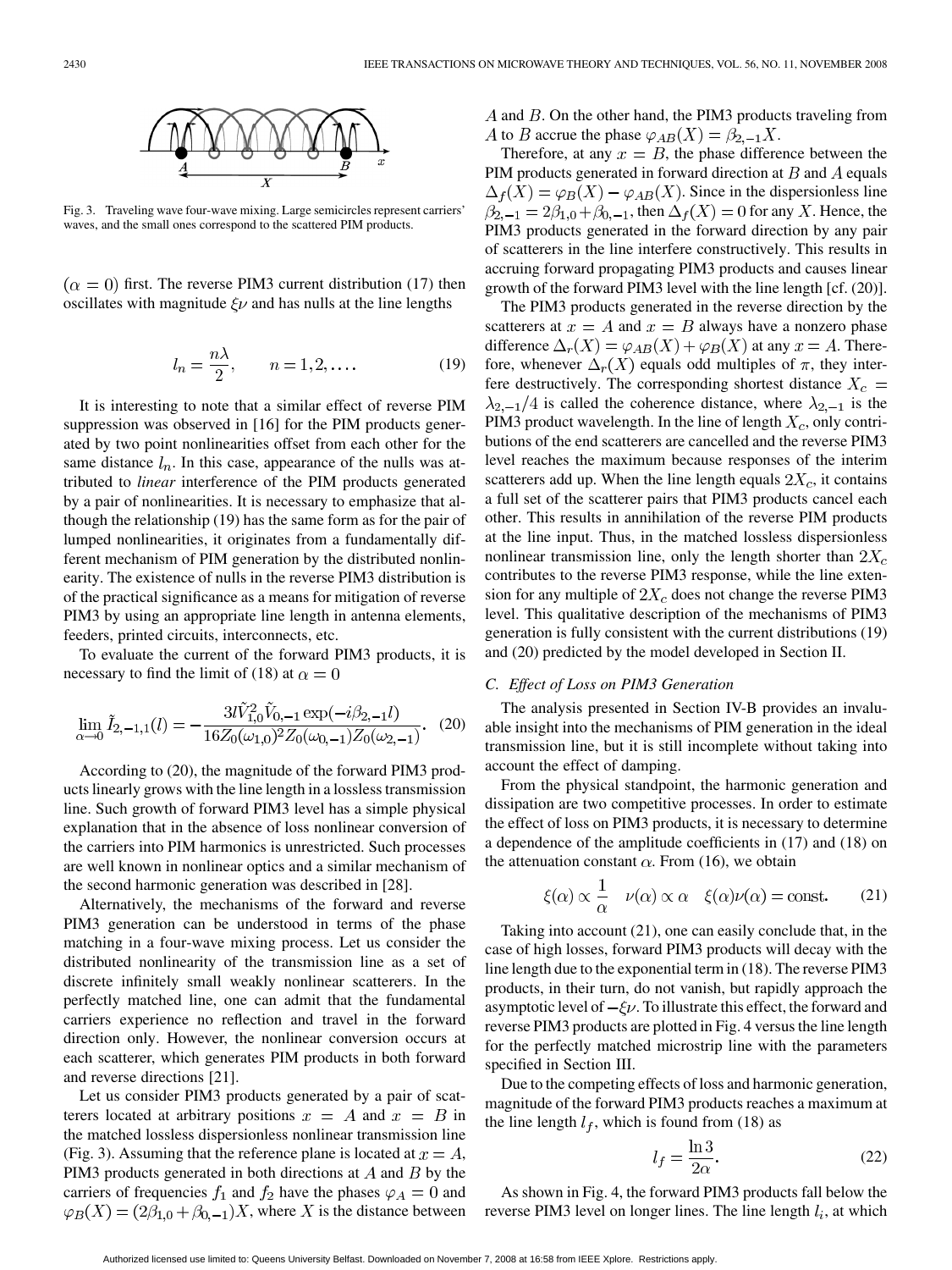

Fig. 4. Simulated PIM3 products on perfectly matched transmission lines (inset displays magnified view of the reverse PIM3 distribution).

the two curves intersect each other, can be obtained from (17) and  $(18)$  as

$$
l_i \approx \frac{\ln|\nu|^{-1}}{\alpha}.\tag{23}
$$

The presented asymptotic estimates of the PIM3 products demonstrate strong correlation between insertion loss (attenuation constant  $\alpha$ ) and PIM3 production/extinction rate. Higher attenuation causes a decrease of the  $l_f$  [cf. (22)], and faster growth of the forward PIM3 level before the maximum is reached and slower decay after that.

## *D. Frequency Dependence of PIM3 Products*

In practice, the PIM harmonics are of particular concern when their frequencies fall close to the carrier tones. Therefore, within the narrow operating bands, the propagation and attenuation constants, and wave impedances of the traveling waves, can be assumed dispersionless. Taking into account that the PIM3 products propagating on printed lines have  $\beta_{2,-1} \gg \alpha$ , one can then obtain from (16) that

$$
\xi(\beta_{2,-1}) = \text{const} \quad \nu(\beta_{2,-1}) \propto \frac{1}{\beta_{2,-1}}.
$$
 (24)

Substitution of (24) into (17) and (18) shows that the reverse PIM3 current is reciprocal of  $\beta_{2,-1}$ , while the forward PIM3 current is independent of  $\beta_{2,-1}$ . Since  $\beta_{2,-1}$  is proportional to frequency, the reverse PIM3 products should decrease with frequency, while the forward PIM3 level would remain unchanged. However, further taking into account that losses in dielectrics and conductors increase with frequency, one can infer from (17) and (18) that both reverse and forward PIM3 products attenuate at higher frequencies.

It is necessary to note that the frequency dependence of the nonlinear parameter  $R_2$  is *a priori* unknown, and can be affected by the variety of nonlinear processes involved in the PIM generation [8]. Nevertheless, in the narrow frequency band, the frequency dependence of  $R_2$  can be retrieved from the PIM measurements using the qualitative considerations outlined above. For instance, if the reverse PIM3 level increases with frequency,

as observed in [29], then the asymptotic behavior of  $R_2$  can be deduced from  $(12)$ ,  $(17)$ , and  $(24)$  as follows:

$$
R_2 \propto \beta_{2,-1}^{1+a}, \qquad a > 0. \tag{25}
$$

where the parameter  $a$  in (25) is determined by the frequency dependences of both nonlinearity and losses.

# V. PIM ON MISMATCHED LINES

## *A. Effect of the Load Reflection on PIM Generation*

Since the perfect matching cannot be attained in practice, the condition (15) is satisfied only approximately. Therefore, the total PIM3 current expressed by (9) and (A1) should contain all eight terms that complicates further analytical study. Consequently, the analysis of PIM generation on mismatched lines presented here is based on the numerical simulations performed with the aid of the complete model described in Section II. For the sake of brevity, we consider here only the case of the matched source impedance assuming that the major effect of the source mismatch is limited to the decrease of the carrier power injected in the line (cf. [20]).

The load matching, as observed in [12] and [18], has a strong impact on PIM generation on microstrip lines by lumped sources. Therefore, similar phenomenon has been anticipated for the case of the line with distributed nonlinearity.

In order to illustrate the effect of the load mismatch, we have simulated PIM3 products on a 1-m-long microstrip line with parameters of the experimental specimens described in Section III. Since the simulations were performed in the narrow frequency band,  $\Gamma_L(\omega_{2,-1})$  was assumed constant at all frequencies of interest.

Reverse and forward PIM3 products calculated for the entire range of magnitudes and phases of the load reflection coefficient  $\Gamma_L(\omega_{2,-1})$  are shown in Figs. 5 and 6. It is demonstrated in Fig. 5 that the reverse PIM3 magnitude monotonically grows with  $|\Gamma_L(\omega_{2,-1})|$ , and the difference between the extreme cases of the zero and total reflection reaches 30–40 dB. Apparently, this is the result of variation in magnitudes of the standing waves of the carriers and the respective PIM3 products propagating in the reverse direction, as defined in (9), (11), and (A1). A considerable increase of the PIM3 level occurs at the low magnitude of  $|\Gamma_L(\omega_{2,-1})| < 0.3$ , while at higher values of  $|\Gamma_L(\omega_{2,-1})|$ , the PIM3 level grows nearly linearly. It is also interesting to note that the phase of  $\Gamma_L(\omega_{2,-1})$  has a much weaker effect than its magnitude on the PIM3 generation, and it is discernible only at low  $|\Gamma_L(\omega_{2,-1})|$ .

Forward PIM3 products exhibit rather different behavior, as illustrated in Fig. 6. The range of  $\left|\Gamma_L(\omega_{2,-1})\right|$  variation was limited to  $|\Gamma_L(\omega_{2,-1})| < 0.9$  because, at higher  $|\Gamma_L(\omega_{2,-1})|$ , the forward PIM3 magnitude rapidly falls out of the plot scale. In the range of  $|\Gamma_L(\omega_{2,-1})|$ , shown in Fig. 6, which is of practical importance, the forward PIM3 level varies within 4 dB, which is much less than the reverse one. In addition, it has a maximum—the crest of the surface in Fig. 6. Appearance of this maximum is counterintuitive at first glance because the PIM3 power delivered to the load for certain values of  $\left|\Gamma_L(\omega_{2,-1})\right|$  appears to be higher than in the case of zero reflection. However,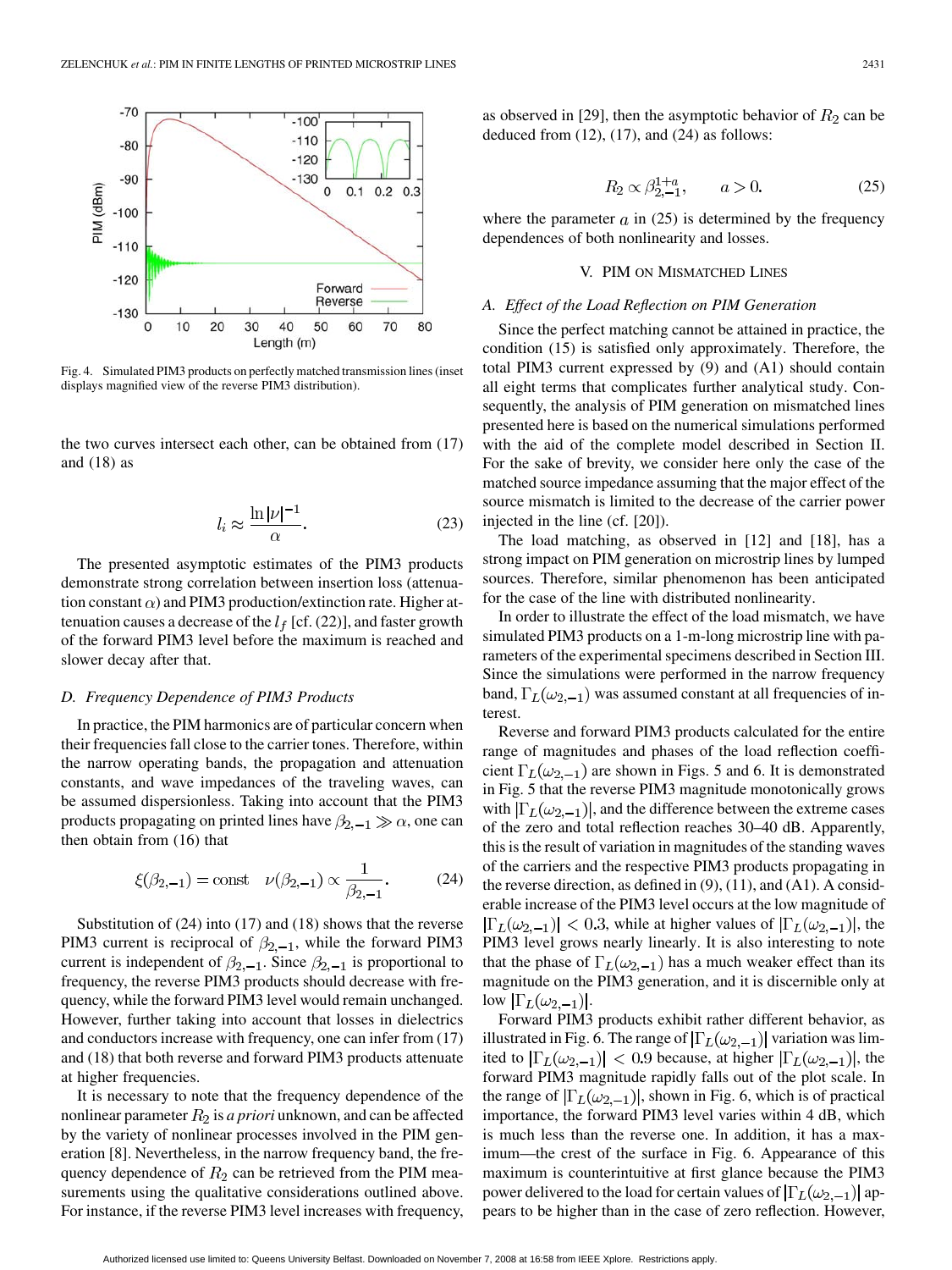

Fig. 5. Reverse PIM3 magnitude on the 1-m-long microstrip line with distributed nonlinearity terminated in the load with reflection coefficient  $\Gamma_L$ .



Fig. 6. Forward PIM3 magnitude on the 1-m-long microstrip line with distributed nonlinearity terminated in the load with reflection coefficient  $\Gamma_L$ .

this phenomenon can be attributed to the effect of the carriers' standing waves in the line.

Indeed, in accordance with (2) and (3), the PIM3 level should grow as the third power of the carrier magnitude. Therefore, the standing waves of the carriers caused by the reflection from the load boost the process of the nonlinear conversion. As we can see in Fig. 6, at low  $|\Gamma_L(\omega_{2,-1})|$ , the latter effect exceeds return loss of forward PIM3 products due to reflection from the load. In other words, the nonuniform current distribution of carriers generates PIM3 harmonics with the higher rate than the reflection loss. However, at larger  $|\Gamma_L(\omega_{2,-1})|$ , this is no longer the case, and forward PIM3 level rapidly decays as  $|\Gamma_L(\omega_{2,-1})|$ approaches the total reflection limit. The effect of  $\Gamma_L(\omega_{2,-1})$ phase variations on the forward PIM3 generation is negligible, similar to the case of the reverse PIM products.

# *B. Effect of the Line Length on PIM Generation*

The effect of the line length has already been discussed in Section V-A for the perfectly matched line. However, as demonstrated above, the load reflection had a strong impact on the PIM products, and therefore, the load mismatch should also affect PIM3 generation on the lines of different lengths.

To explore this effect, we have simulated PIM3 products generated on the microstrip lines of various lengths with the parameters of the experimental specimens used in Section III.

The simulation results are presented in Figs. 7 and 8. As seen in Fig. 7, the reverse PIM3 level does not grow fast with the line length at any  $|\Gamma_L(\omega_{2,-1})|$ . However, the surface of the reverse PIM3 products contains periodic troughs at low reflection. At higher  $|\Gamma_L(\omega_{2,-1})|$ , the surface topography becomes smoother



Fig. 7. Reverse PIM3 on the microstrip lines with distributed nonlinearity terminated in the load with reflection coefficient  $|\Gamma_L|$  at variable line length.



Fig. 8. Forward PIM3 on the microstrip lines with distributed nonlinearity terminated in the load with reflection coefficient  $|\Gamma_L|$  at variable line length.

as the PIM3 magnitude slowly increases. The most pronounced increase of the reverse PIM3 level occurs at short line length and high reflection.

In contrast to the reverse PIM3, the forward PIM3 level grows nearly monotonically with the line length at low reflection (cf. Fig. 8), but at large  $|\Gamma_L(\omega_{2,-1})|$ , small ripples appear on the surface. On the short lines, the forward PIM3 level grows fast similarly to the reverse PIM3 products, but the increment decreases on the longer lines and the forward PIM3 level starts to drop at higher  $|\Gamma_L(\omega_{2,-1})|$ .

These observations clearly indicate that losses and the distributed nonlinear scattering are the competing mechanism of PIM3 generation in printed lines. Harmonic generation dominates on short lines, and we witness substantial increase of PIM3 products. When the lines become longer, the two processes reach the equilibrium and the growth of PIM3 level becomes moderate. The load reflection in its turn plays a role of the third process. Namely, the reflection is responsible for the standing wave of carriers in the line that increases the magnitude of carriers engaged in the nonlinear process of harmonic generation. This explains significant increase in reverse PIM3 products and nonmonotonic dependence of the forward PIM3 products on  $|\Gamma_L(\omega_{2,-1})|$ .

# VI. CONCLUSIONS

A comprehensive study of the mechanisms of PIM generation on printed lines has been carried out with the aid of the newly developed theoretical model for a section of transmission line with distributed weakly nonlinear resistance. Validity of the model has been confirmed by the excellent agreement with the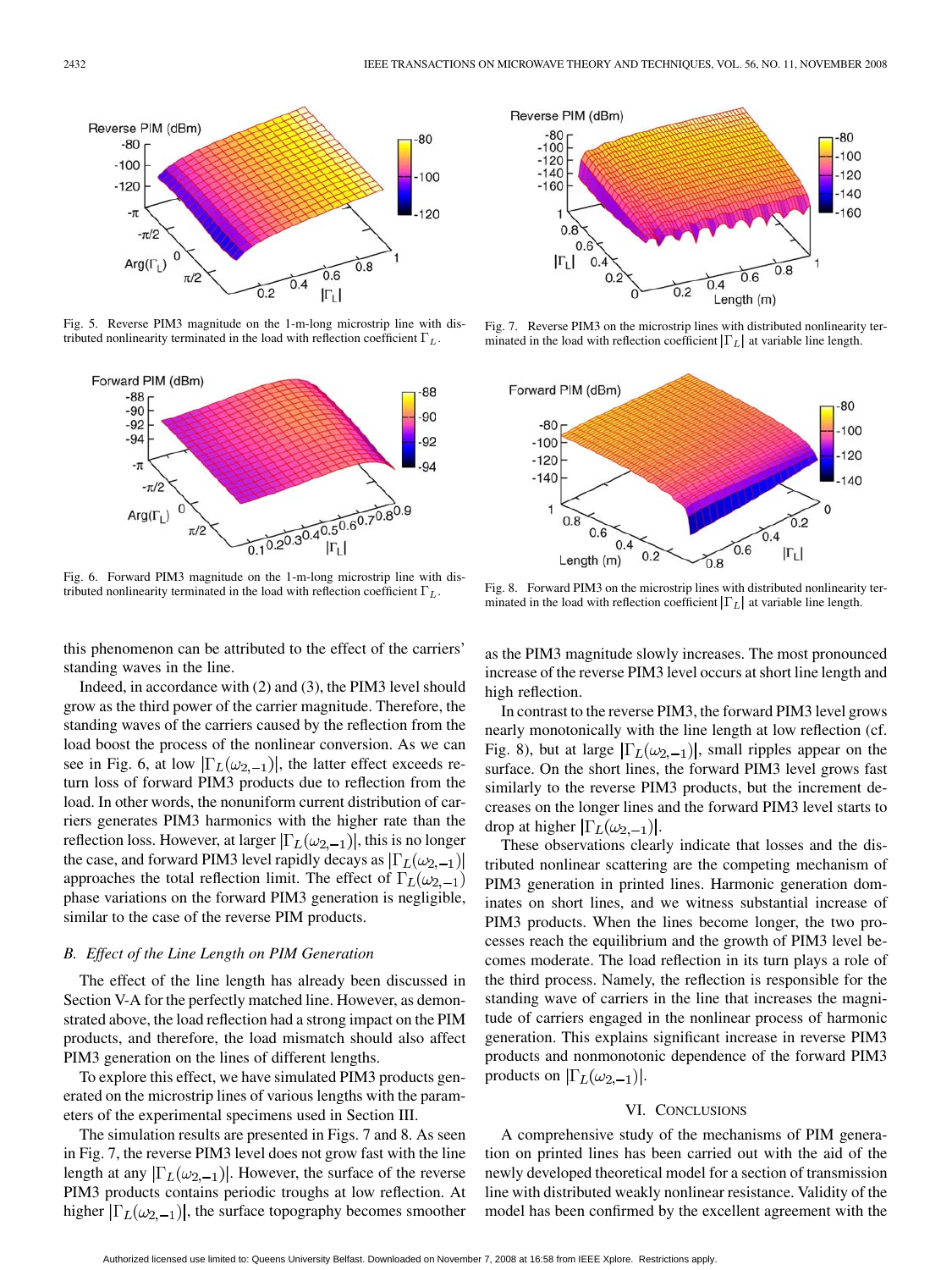results of the near-field probing of PIM3 product distributions on microstrip lines.

Three major competitive processes have been identified and explored as the principal contributors to the PIM generation on printed lines: distributed nonlinear scattering, attenuation, and mismatch at the line terminations. It was shown that, in a lossless perfectly matched line, where the distributed nonlinear scattering was the only source of PIM3 products, the forward PIM level monotonically increases and exhibits the cumulative effect. The reverse PIM3 level shows regular variation with the line length, which suggests a means of reducing the PIM3 level by choosing the specific line lengths. It was demonstrated for the first time that the reverse PIM products are generated on the matched lines without carriers' reflection.

Losses in the line damp PIM products viz. reduce variations of the reverse PIM3 products and cap the growth of the forward PIM3 level with the line length. The forward PIM3 magnitude increases in the lines shorter than  $l_f$ , but decreases on the longer lines and even falls below the reverse PIM level as the line length exceeds the value of  $l_i$  defined by (23).

Reflection from the mismatched load creates the standing wave pattern of the carriers that causes nonuniform generation of PIM products along the line. On one hand, the reverse PIM level is increased owing to additional power engaged in the nonlinear scattering, particularly in the reverse propagating waves. On the other hand, the forward PIM products are reduced due to higher reflection from the load so that they may become comparable with the reverse PIM products even on the rather short lines.

### **APPENDIX**

The particular inhomogeneous solution of (6) for the intermodulation harmonic at frequency  $\omega_{2,-1}$  reads

$$
F_{2,-1,1}(x)
$$
  
= 3( $i\omega_{2,-1}C+G$ )  

$$
\times \left(\frac{A_{1,0,0}^{2}A_{0,-1,0} \exp(-(2\gamma_{1,0}+\gamma_{0,-1})x)}{(2\gamma_{1,0}+\gamma_{0,-1})^{2}-\gamma_{2,-1}^{2}} + \frac{A_{1,0,0}^{2}B_{0,-1,0} \exp(-(2\gamma_{1,0}-\gamma_{0,-1})x-\gamma_{0,-1}l)}{(2\gamma_{1,0}-\gamma_{0,-1})^{2}-\gamma_{2,-1}^{2}} + \frac{2A_{1,0,0}B_{1,0,0}A_{0,-1,0} \exp(-\gamma_{0,-1}x-\gamma_{1,0}l)}{\gamma_{0,-1}^{2}-\gamma_{2,-1}^{2}} + \frac{2A_{1,0,0}B_{1,0,0}B_{0,-1,0} \exp(\gamma_{0,-1}(x-l)-\gamma_{1,0}l)}{\gamma_{0,-1}^{2}-\gamma_{2,-1}^{2}} + \frac{B_{1,0,0}^{2}A_{0,-1,0} \exp((2\gamma_{1,0}-\gamma_{0,-1})x-2\gamma_{1,0}l)}{(2\gamma_{1,0}-\gamma_{0,-1})^{2}-\gamma_{2,-1}^{2}} + \frac{B_{1,0,0}^{2}B_{0,-1,0} \exp((2\gamma_{1,0}-\gamma_{0,-1})x-2\gamma_{1,0}l)}{(2\gamma_{1,0}-\gamma_{0,-1})^{2}-\gamma_{2,-1}^{2}}.
$$
(A1)

## ACKNOWLEDGMENT

The authors are grateful to Dr. O. Malyuskin and Dr. D. Linton, both with Queen's University of Belfast, Belfast, U.K., for the stimulating discussions. The authors also appreciate the generous support of Taconic Advanced Dielectric Division Ltd., Mullingar, Ireland, and Trackwise Designs Ltd., Tewkesbury, U.K.

#### **REFERENCES**

- [1] M. T. Abuelma'atti, "Prediction of passive intermodulation arising from corrosion," *Proc. Inst. Elect. Eng.—Sci., Meas., Technol.*, vol. 150, no. 1, pp. 30–34, Jan. 2003.
- [2] W. D. Watson, "The measurement, detection, location and suppression of external non-linearities which affect radio systems," in *Proc. Electromagn. Compat. Conf.*, Southampton, U.K., Sep. 1980, pp. 1–10.
- [3] J. E. Erickson, "Intermodulation reduction in VHF communications systems," Griffiss Air Force Base, New York, NY, Rep. AD-AO17 486, Sep. 1975.
- [4] C. Vicente, D. Wolk, H. L. Hartnagel, B. Gimeno, V. E. Boria, and D. Raboso, "Experimental analysis of passive intermodulation at waveguide flange bolted connections," *IEEE Trans. Microw Theory Tech.*, vol. 55, no. 5, pp. 1018–1028, May 2007.
- [5] G. Macchiarella, G. B. Stracca, and L. Miglioli, "Experimental study of passive intermodulation in coaxial cavities for cellular base stations duplexers," in *Proc. 34th Eur. Microw. Conf.*, Amsterdam, The Netherlands, Oct. 2004, pp. 981–984.
- [6] K. G. Gard, M. B. Steer, and J. R. Wilkerson, "Electro-thermal passive intermodulation distortion in microwave attenuators," in *Proc. 36th Eur. Microw. Conf.*, Manchester, U.K., Sep. 2006, pp. 157–160.
- [7] A. K. Brown, "Passive intermodulation products in antennas-an overview," in *Proc. IEE Passive Intermod. Products in Antennas and Relat. Structures Colloq.*, London, U.K., Jun. 1989, pp. 1/1–1/3.
- [8] A. P. Foord and A. D. Rawlins, "A study of passive intermodulation interference in space RF hardware," Univ. Kent, Canterbury, U.K., ESTEC Tech. Rep. 111036, May 1992, .
- [9] J. Russer, A. Ramachandran, A. Cangellaris, and P. Russer, "Phenomenological modeling of passive intermodulation (PIM) due to electron tunneling at metallic contacts," in *IEEE MTT-S Int. Microw. Symp. Dig.*, San Francisco, CA, Jun. 2006, pp. 1129–1132.
- [10] Z. Shi-quan and G. De-biao, "The generation mechanism and analysis of passive intermodulation in metallic contacts," in *Proc. 4th Asia–Pacific Environ. Electromagn. Conf.*, Dalian, China, Aug. 2006, pp. 546–549.
- [11] A. G. Schuchinsky, J. Francey, and V. F. Fusco, "Distributed sources of passive intermodulation on printed lines," in *Proc. IEEE AP-S Int. Symp.*, Washington, DC, Jul. 2005, pp. 447–450.
- [12] S. Hienonen and A. V. Räisänen, "Passive intermodulation near-field measurements on microstrip lines," in *Proc. 34th Eur. Microw. Conf.*, Amsterdam, The Netherlands, Oct. 2004, pp. 1041–1044.
- [13] S. Hienonen, V. Golikov, P. Vainikainen, and A. V. Räisänen, "Nearfield scanner for the detection of passive intermodulation sources in base station antennas," *IEEE Trans. Electromagn. Compat.*, vol. 46, no. 4, pp. 661–667, Nov. 2004.
- [14] N. Kuga and T. Takao, "Passive intermodulation evaluation of printed circuit board by using 50 microstrip line," in *Proc. Asia–Pacific Microw. Conf.*, New Delhi, India, Dec. 2004, pp. 1008–1009.
- [15] J. V. S. Pérez, F. G. Romero, D. Rönnow, A. Söderbärg, and T. Olsson, "A microstrip passive intermodulation test set-up; comparison of leaded and lead-free solders and conductor finishing," in *Proc. Int. Multipactor, Corona, Passive Intermod. Workshop*, Noordwijk, The Netherlands, Sep. 2005, pp. 215–222.
- [16] J. A. Jargon, D. C. DeGroot, and K. L. Reed, "NIST passive intermodulation measurement comparison for wireless base station equipment," in *Proc. 52nd ARFTG Comput.-Aided Design and Test for High-Speed Electron. Conf.*, Rohnert Park, CA, Dec. 1998, pp. 128–139.
- [17] S. Hienonen and A. V. Räisänen, "Effect of load impedance on passive intermodulation measurements," *Electron. Lett.*, vol. 40, no. 4, pp. 245–247, Feb. 2004.
- [18] S. Hienonen, "Studies on microwave antennas: Passive intermodulation distortion in antenna structures and design of microstrip antenna elements," Doctor Sci. Technol. dissertation, Helsinki Univ. Technol., Espoo, Finland, 2005.
- [19] D. E. Zelenchuk, A. P. Shitvov, A. G. Schuchinsky, and T. Olsson, "Passive intermodulation on microstrip lines," in *Proc. 37th Eur. Microw. Conf.*, Munich, Germany, Oct. 2007, pp. 396–399.
- [20] D. E. Zelenchuk, A. P. Shitvov, and A. G. Schuchinsky, "Effect of matching on passive intermodulation in transmission lines with distributed nonlinear resistance," presented at the Int. URSI Commission B–Electromagn. Theory Symp., Ottawa, ON, Canada, Jul. 2007, Art. ID R19-39, EMTS171.